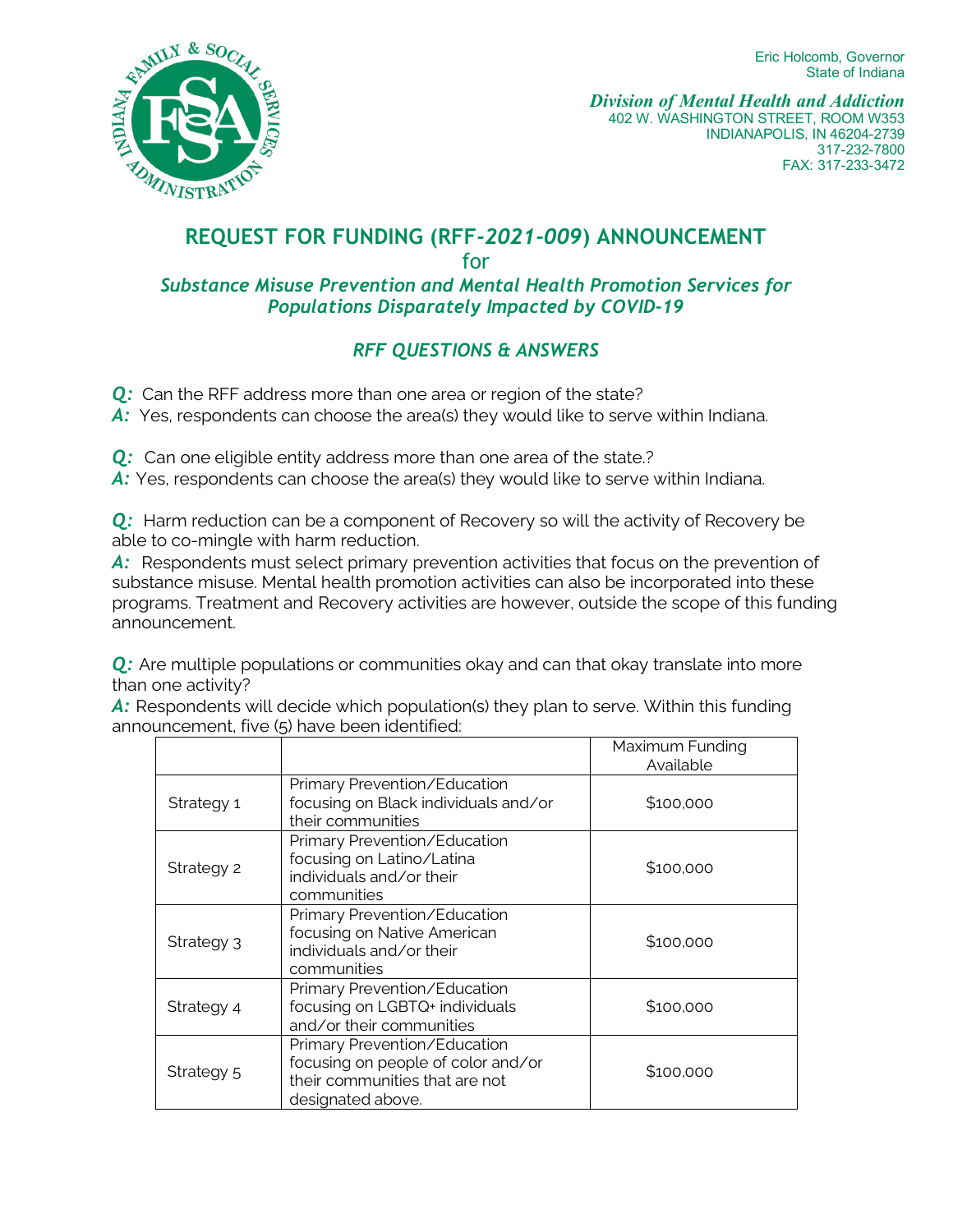However, within each Strategy, more than one activity is likely. For example, if you have selected Strategy #1, your activities may be "Hip-Hop to Prevent", "Sharing Hope: Mental Wellness in the Black Community", and "ACE's training."

**Q:** Are there any parameters of behavioral health? Or populations? Communities? *A:* Based on the respondent's knowledge and assessment of the factors facing the BIPOC and LGBTQ+ populations, respondents are expected to prioritize and select activities that will be most impactful for the prevention of substance use/misuse.

**Q:** Can a university apply as Ball State University without 501c3? *A:* Yes.

**Q:** Also, in the budget, are indirect costs allowed as part of the budget? A: Yes, indirect costs are allowed up to 15%. Please indicate this on the "Other" line of the budget template.

**Q:** I did not see specific types of entities eligible to apply through this program stated in the attached RFF, only that funding is available to "grassroot agencies that already have well-established relationships" with the target populations. Does the term grassroot agencies include nonprofit organizations, local governments, Native American Tribes/Tribal organizations, state governments, academic institutions, schools, for-profit organizations, etc.? Any additional eligibility information you can provide is helpful.

*A:* Yes, these types of organizations are eligible to apply except for for-profit entities.

**Q:** We would like to apply for the grant. What is our next steps?

A: Using the outline identified in the RFF, please formulate your proposal and budget. Pay particular attention to the questions asked in the RFF and respond accordingly. Also, note the page limit maximums which cannot be exceeded. Please e-mail your proposal to [Prevention@fssa.gov](mailto:Prevention@fssa.gov) no later than **Wednesday, November 17, 2021 @ 5:00 pm ET.**

**Q:** Can an agency apply for all 5 options? *A:* Yes.

**Q:** In the application it says to configure budget for 2 years but the grant period is 21 months. Do you want us to use a 21 month figure?

A: The budget should reflect the period beginning January 1, 2022 and ending February 28, 2023.

**Q:** Does employer education focused on employers of the targeted populations about zero tolerance policies and/or EAPs count as Primary Prevention?

A: The Substance Abuse and Mental Health Services Administration (SAMHSA) has identified strategies that can help shape your prevention plans. Two of which are Information Dissemination and Education, as long as the activity revolves around the prevention of substance use/misuse.

• Information dissemination increases knowledge and changes attitudes through communications. This method of learning is mainly one-way, such as classroom speakers or media campaigns.